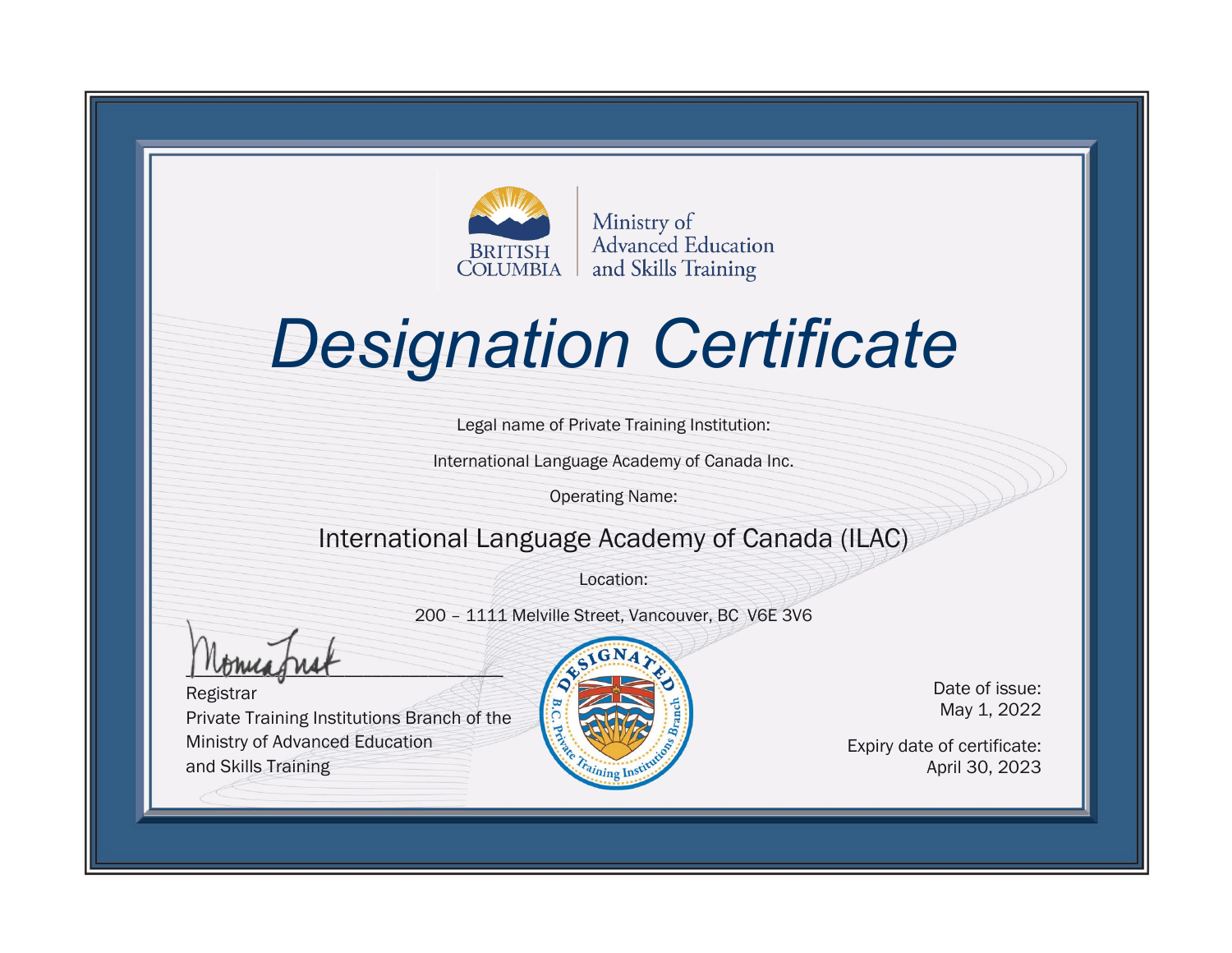

# *Designation Certificate*

Legal name of Private Training Institution:

International Language Academy of Canada Inc.

Operating Name:

### International Language Academy of Canada (ILAC)

Location:

3RD Floor – 688 West Hastings Street, Vancouver, BC V6B 1P1

 $\frac{1}{1}$ 

Registrar Private Training Institutions Branch of the Ministry of Advanced Education and Skills Training



Date of issue: May 1, 2022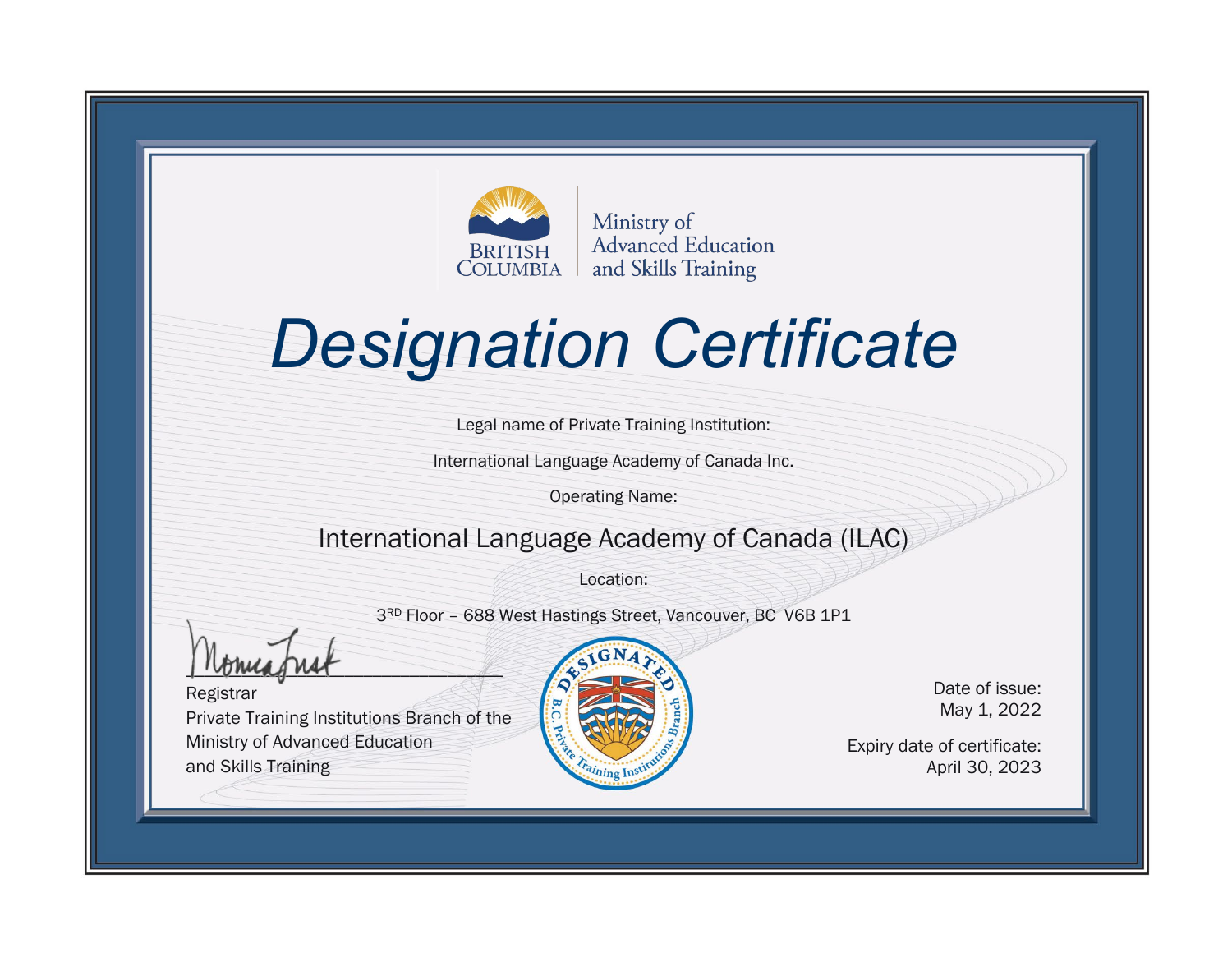

# *Designation Certificate*

Legal name of Private Training Institution:

International Language Academy of Canada Inc.

Operating Name:

#### International Language Academy of Canada (ILAC)

Location:

300 – 808 West Hastings Street, Vancouver, BC V6C 2X4

 $\frac{1 \cdot \text{V} \cdot \text{V} \cdot \text{V}}{1 \cdot \text{V} \cdot \text{V} \cdot \text{V}}$ 

Registrar Private Training Institutions Branch of the Ministry of Advanced Education and Skills Training



Date of issue: May 1, 2022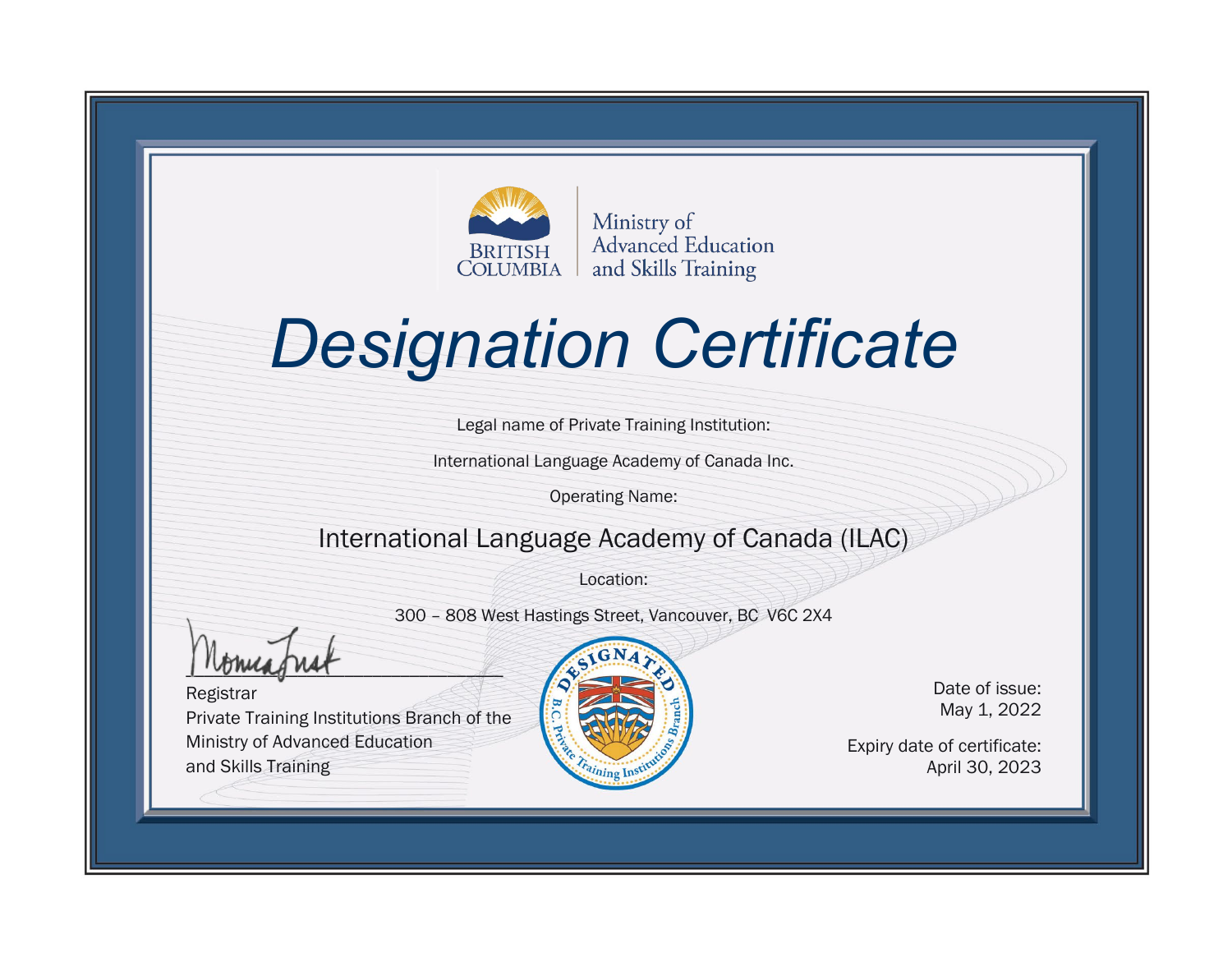

# *Designation Certificate*

Legal name of Private Training Institution:

International Language Academy of Canada Inc.

Operating Name:

### International Language Academy of Canada (ILAC)

Location:

2nd Floor – 688 West Hasting Street, Vancouver, BC V6B 1P1

\_\_\_\_\_\_\_\_\_\_\_\_\_\_\_\_\_\_\_\_\_\_\_\_\_\_\_\_\_\_\_\_\_\_

Registrar Private Training Institutions Branch of the Ministry of Advanced Education and Skills Training



Date of issue: May 1, 2022